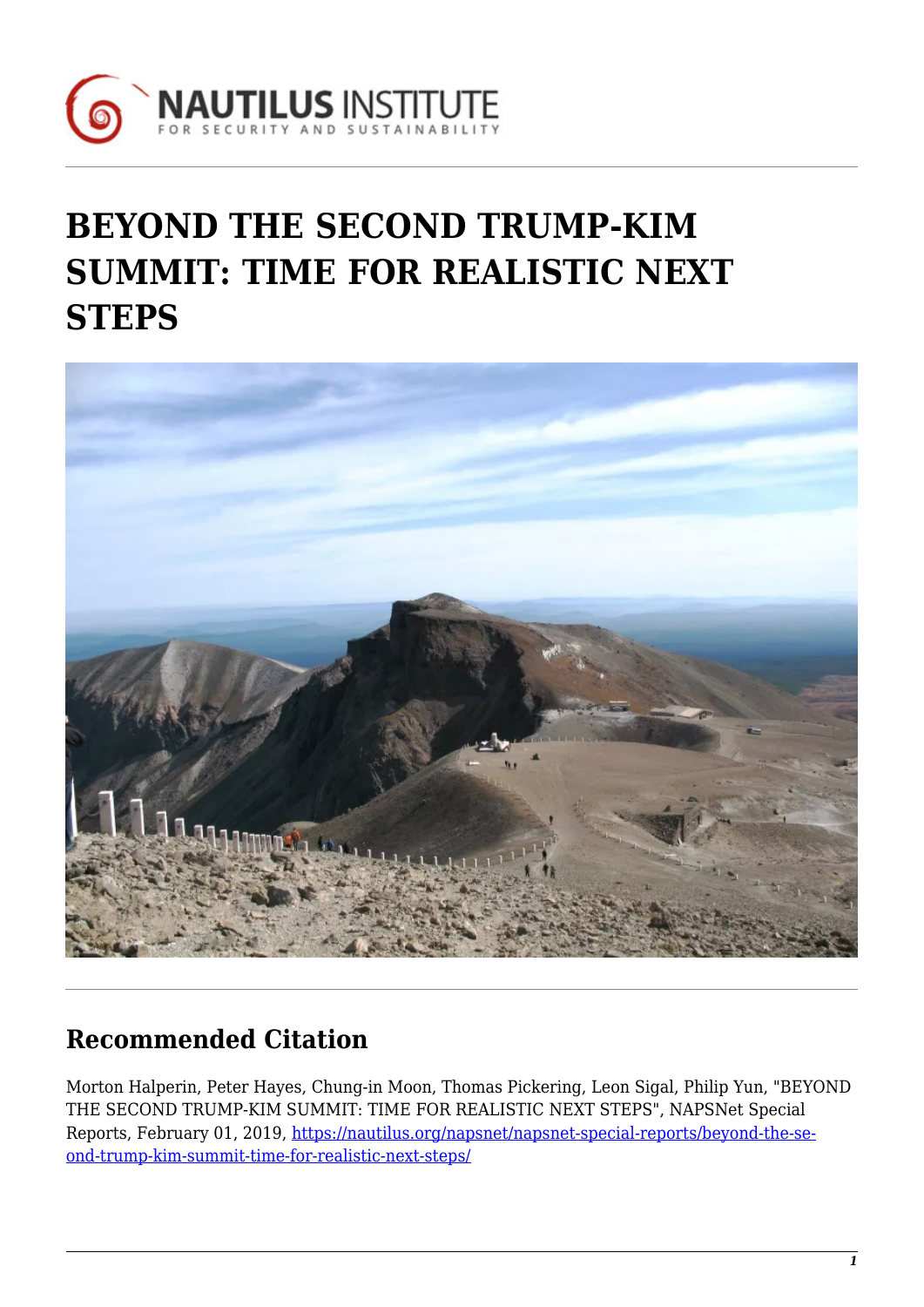# **MORTON HALPERIN, PETER HAYES, CHUNG-IN MOON, THOMAS PICKERING, LEON SIGAL, PHILIP YUN**

# **FEBRUARY 1 2019**

# **I. INTRODUCTION**

In this essay, the authors conclude: "Although a U.S.-DPRK alliance is certainly not likely or even desirable, we have a chance to explore a US-DPRK security partnership if these overtures have substance; and if they do, we can then address the underlying concerns--a need for greater security- -and to explore if there is an alternative relationship that would mitigate the consequences of a radical geopolitical realignment, improve everyone's security in the region, and facilitate the denuclearization of the Korean Peninsula…President Trump needs to seize the moment and find out."

Morton Halperin is senior advisor, Open Society Foundations; Peter Hayes is Director of the Nautilus Institute and Honorary Professor at the [Centre for International Security Studies](http://sydney.edu.au/arts/ciss/) at the University of Sydney. Chung-in Moon is distinguished professor, Yonsei University; Thomas Pickering is retired US ambassador; Leon Sigal is Director, Northeast Asia Cooperative Security Project, Social Science Research Council; Philip Yun is Executive Director & COO of Ploughshares Fund.

This report is published under a 4.0 International Creative Commons License the terms of which are found [here](https://creativecommons.org/licenses/by-nc-sa/4.0/)**.**

The views expressed in this report do not necessarily reflect the official policy or position of the Nautilus Institute. Readers should note that Nautilus seeks a diversity of views and opinions on significant topics in order to identify common ground.

Banner image: used with permission from Korea Konsult, Sweden, [here.](http://www.koreakonsult.com/Attraction_Paektu_eng.html)

# **II. NAPSNET SPECIAL REPORT BY MORTON HALPERIN, PETER HAYES, CHUNG-IN MOON, THOMAS PICKERING, LEON SIGAL, PHILIP YUN**

# **BEYOND THE SECOND TRUMP-KIM SUMMIT: TIME FOR REALISTIC NEXT STEPS**

# **FEBRUARY 1 2019**

Among the range of possible outcomes, the second Trump-Kim summit meeting is most likely to yield a suspension of much of North Korea's fissile material and missile production and gradual declaration of some weapons facilities, as a useful starting point for complete denuclearization. In return the United States likely will take steps to meet the obligations it undertook at the historic June 12 Singapore summit "to establish new U.S.-DPRK relations" and "to build a lasting and stable and peace regime on the Korean Peninsula" by committing to a declaration to end the Korean War and exemptions from some sanctions. When judged from where we were eighteen months ago, we are now in a safer place and moving in the right direction. Both sides need to keep moving forward and hammer out a common understanding about how to fulfill the agreed Singapore goals.

The question now is what to do next?

The Trump administration rightly wants to go beyond a temporary suspension of the North's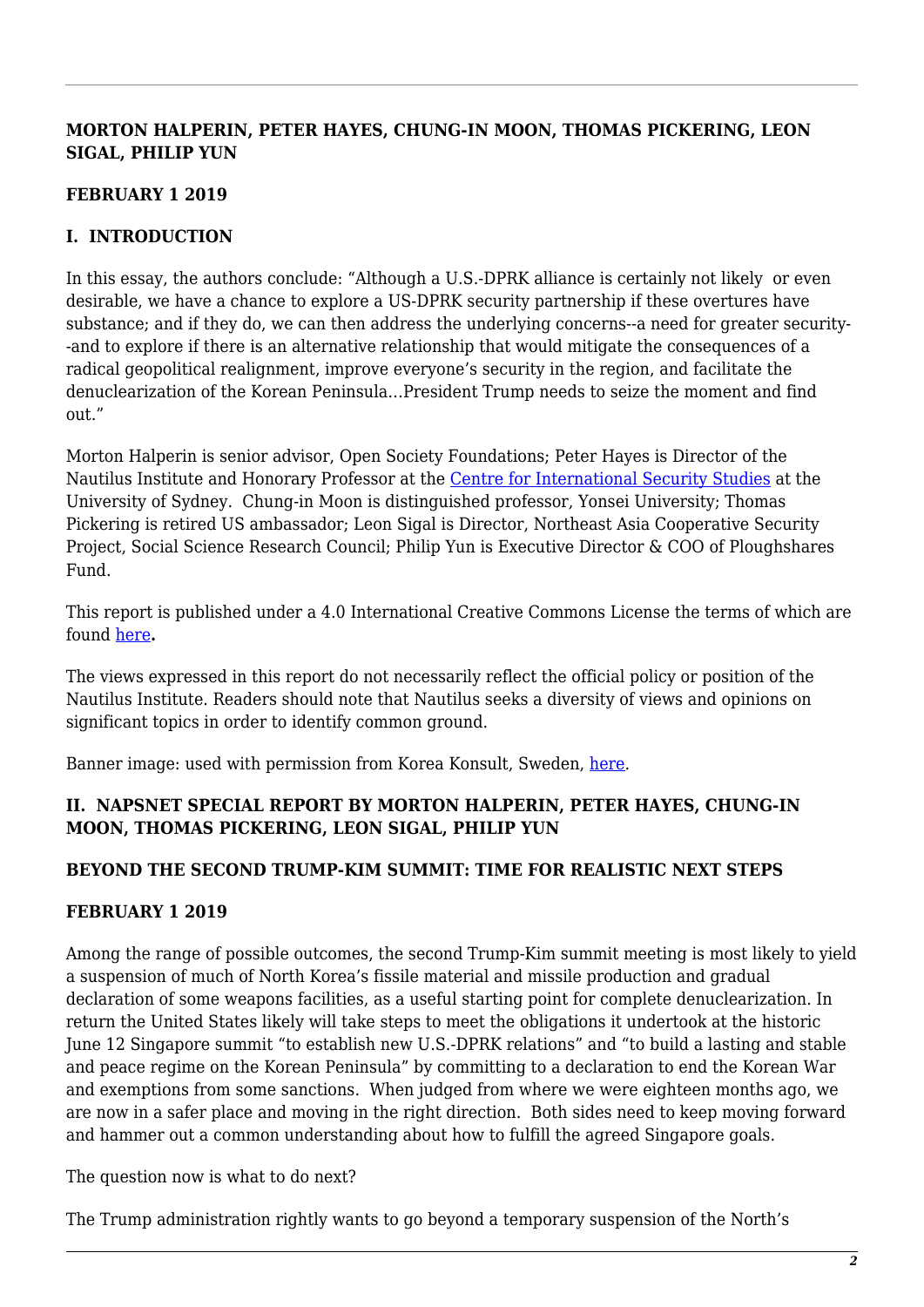weapons programs to dismantle its nuclear and missile facilities. But it is clear to us that accomplishing this in any meaningful fashion will require what Pyongyang perceives as the U.S. nuclear "threat" to it to recede.

The United States acknowledged as much in previous written agreements with the DPRK. In the 1994 Agreed Framework, Washington pledged "to provide written assurances against the threat or use of nuclear weapons by the United States." In the October 12, 2000 joint statement, the U.S. and the D.P.R.K. sides "stated that they are prepared to undertake a new direction in their relations. As a crucial first step, the two sides stated that neither government would have hostile intent toward the other and confirmed the commitment of both governments to make every effort in the future to build a new relationship free from past enmity.["\[1\]](#page-6-0) The September 19, 2005 Six-Party Joint Statement. Went further: "The United States affirmed that it has no nuclear weapons on the Korean Peninsula and has no intention to attack or invade the DPRK with nuclear or conventional weapons." Renunciation of the U.S. nuclear threat against North Korea would not preclude a deterrent threat against China.[\[2\]](#page-6-1)

<span id="page-2-1"></span><span id="page-2-0"></span>The way for the U.S. nuclear threat to recede, this paper argues, is for Washington

to move to end enmity and reconcile with Pyongyang. An end to enmity will require a peace process involving military confidence-building measures and culminating in a formal peace treaty to end the Korean War, progress by Washington and Seoul toward political and economic normalization with Pyongyang, and regional security arrangements.

This approach embraces what is a defining feature of President Trump's North Korea diplomacy – that U.S. policy toward the DPRK has failed and therefore if we are to have any chance to get a different result, the problem of the North's nuclear weapons and missiles must be reframed and old assumptions must be questioned.

# **Removing the U.S. "Nuclear Threat"**

How does Pyongyang define what it calls "the U.S. nuclear threat?" A December 20, 2018 commentary in KCNA occasioned speculation that it was escalating its demand to eliminate U.S. weapons in Northeast Asia and beyond. The KCNA headline invites that speculation: "Korea's Denuclearization Requires Removal of 'All' Nuclear Threats." A close reading of the document does not support that interpretation, but it does suggest a need to probe what the North has in mind in subsequent negotiations.

The commentary was likely a belated reaction to Secretary of State Mike Pompeo's comment on November 20, "We have made clear to the Republic of Korea that we do want to make sure that peace on the peninsula and the *denuclearization of North Korea* aren't lagging behind the increase in the amount of inter-relationship between the two Koreas."[\[3\]](#page-6-2)

<span id="page-2-3"></span><span id="page-2-2"></span>The commentary begins with a standard DPRK formulation, "It was the U.S. misguided understanding of the denuclearization of the Korean peninsula. In other words, the U.S. regards the big concept of the denuclearization of the Korean peninsula as the same as the partial concept of the 'denuclearization of north Korea.'" It goes on to hint at an expansive view of the geographic scope of the nuclear threat: "When we refer to the Korean peninsula, they include both the area of the DPRK and the area of south Korea where aggression troops including the nuclear weapons of the U.S. are deployed. When we refer to the denuclearization of the Korean peninsula, it, therefore, means removing *all elements of nuclear threats from the areas of both the north and the south of Korea and also from surrounding areas from where the Korean peninsula is targeted*."[\[4\]](#page-6-3)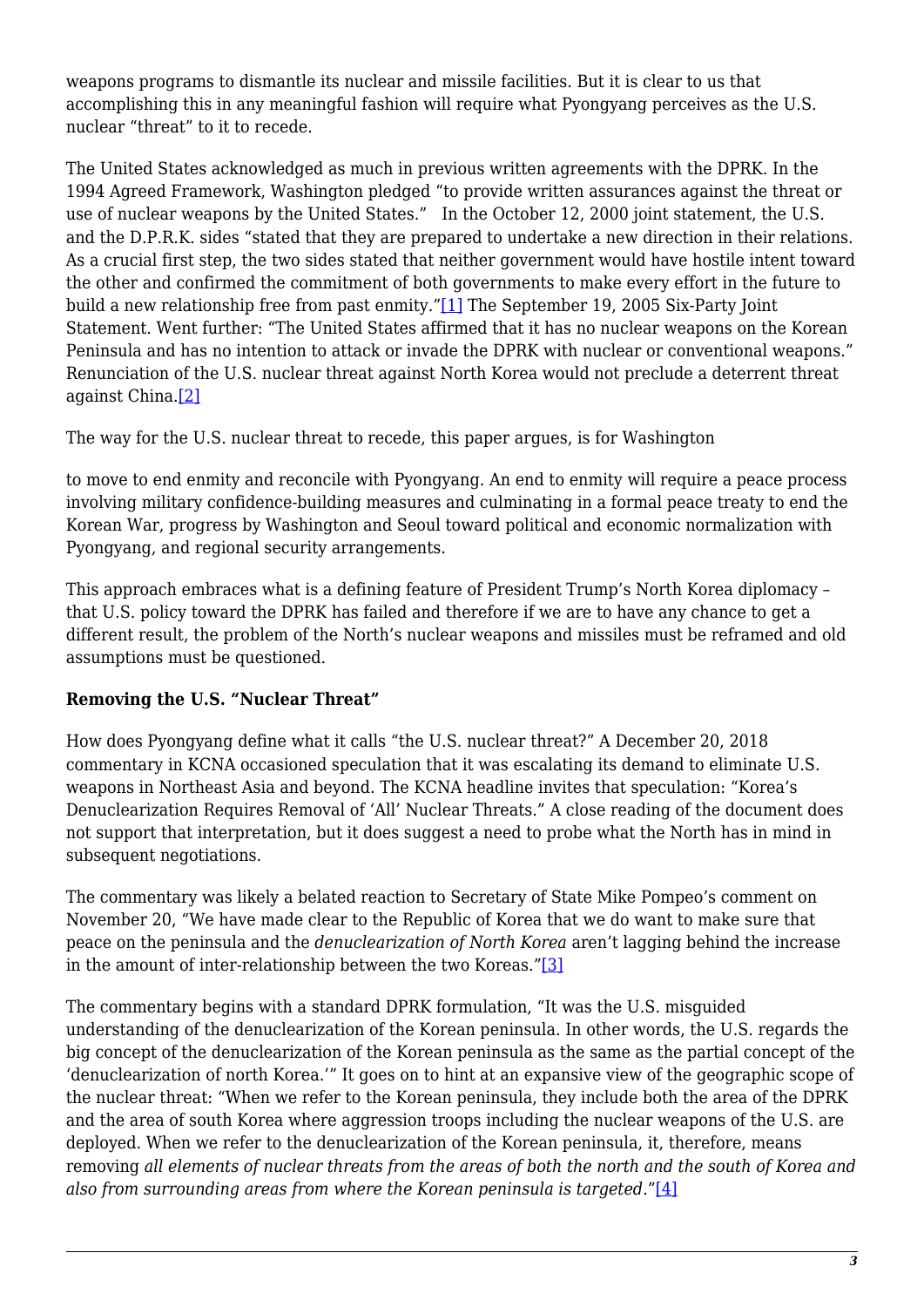In the past, Pyongyang has defined the threat as coming from any U.S. assets that ever carried or housed nuclear weapons, including bases on South Korea soil, nuclear-powered aircraft carriers and submarines that plied Korean waters, and bombers and fighter-bombers that crossed into Korea air space. The December 20 commentary in KCNA seems consistent with an authoritative July 6, 2016 DPRK Government spokesman's statement, "We clearly state that the denuclearization we call for is the denuclearization of the entire Korean Peninsula. This includes the South's nuclear abolition and the denuclearization of the areas around South Korea." The statement went on to elaborate that message by listing five points. "First, all nuclear weapons of the United States, which it has neither confirmed nor denied after bringing them into South Korea, must be publicly disclosed. Second, all nuclear weapons and their bases in South Korea must be abolished, and their abolition verified before the world. Third, a guarantee must be made that the United States will never again introduce the means of nuclear strike to the Korean Peninsula *and its surrounding areas, where it has frequently deployed them*. Fourth, a firm commitment must be made to not threaten or blackmail us with nuclear weapons or through acts of war that mobilize nuclear weapons, and to not use nuclear weapons against our Republic under any circumstances. Fifth, the withdrawal of the U.S. forces, *which hold the right to use nuclear weapons*, from South Korea must be declared.["\[5\]](#page-7-0) Since the United States no longer based nuclear weapons in Korea, all but the third point could easily be satisfied.

<span id="page-3-0"></span>If "surrounding areas" extends beyond Korean soil and territorial waters, however, it could encompass aircraft based in Guam and Japan or even farther afield, or planes flying in international airspace in East Asia, including around Korea. Yet such an expansive view would contradict another longstanding North Korean position: an end to enmity would mean it no longer feels threatened, whether by allied conventional or nuclear forces. It would also run counter to the North's long expressed desire for an alliance or security partnership with the United States.

A critical question to be resolved is how far offshore from territorial boundaries the DPRK intends to exclude U.S. nuclear-capable delivery platforms; which platforms; what constitutes stationing versus transit, how transit would be treated; how the arrangement would be monitored and verified; and whether it would apply to all nuclear weapons states or only to the United States. Such questions are standard in the design and implementation of regional nuclear weapons-free zones which we suggest below is an alternative to an alliance and an appropriate way to create a spatial delimitation of reciprocal commitments on all parties to cease us nuclear threats with respect to the Korean Peninsula.

# **A new opportunity to finally test an old hypothesis — a desire for a security partnership?**

Conventional wisdom in Washington holds that Kim Jong Un seeks to dominate the Korean Peninsula and that, to accomplish this, he is singularly focused on the removal of U.S. troops. Supporters of this view point to Pyongyang's oft-repeated propaganda statements calling for their withdrawal.

<span id="page-3-1"></span>Yet, as odd as it may seem to most Americans, DPRK diplomats have long spoken of an alliance with Washington in informal contacts with Americans.<sup>[6]</sup> North Korean military representatives even hinted at that possibility in the early 1990s in military-to-military talks at Panmunjom. And Kim Yong Sun broached the subject with Undersecretary of State Arnold Kanter at the first high-level talks between the two nations in January 1992. An alliance like one the United States has with South Korea., moreover, would be backed by a U.S. troop presence on Korean soil, which North Korean leaders have told Presidents Kim Dae-jung and Moon Jae-in was permissible once the United States ended enmity. Such an alliance might also mean putting all of Korea under the U.S. nuclear umbrella.

But what about Kim Jong Un? The good news is that for the first time in years we have the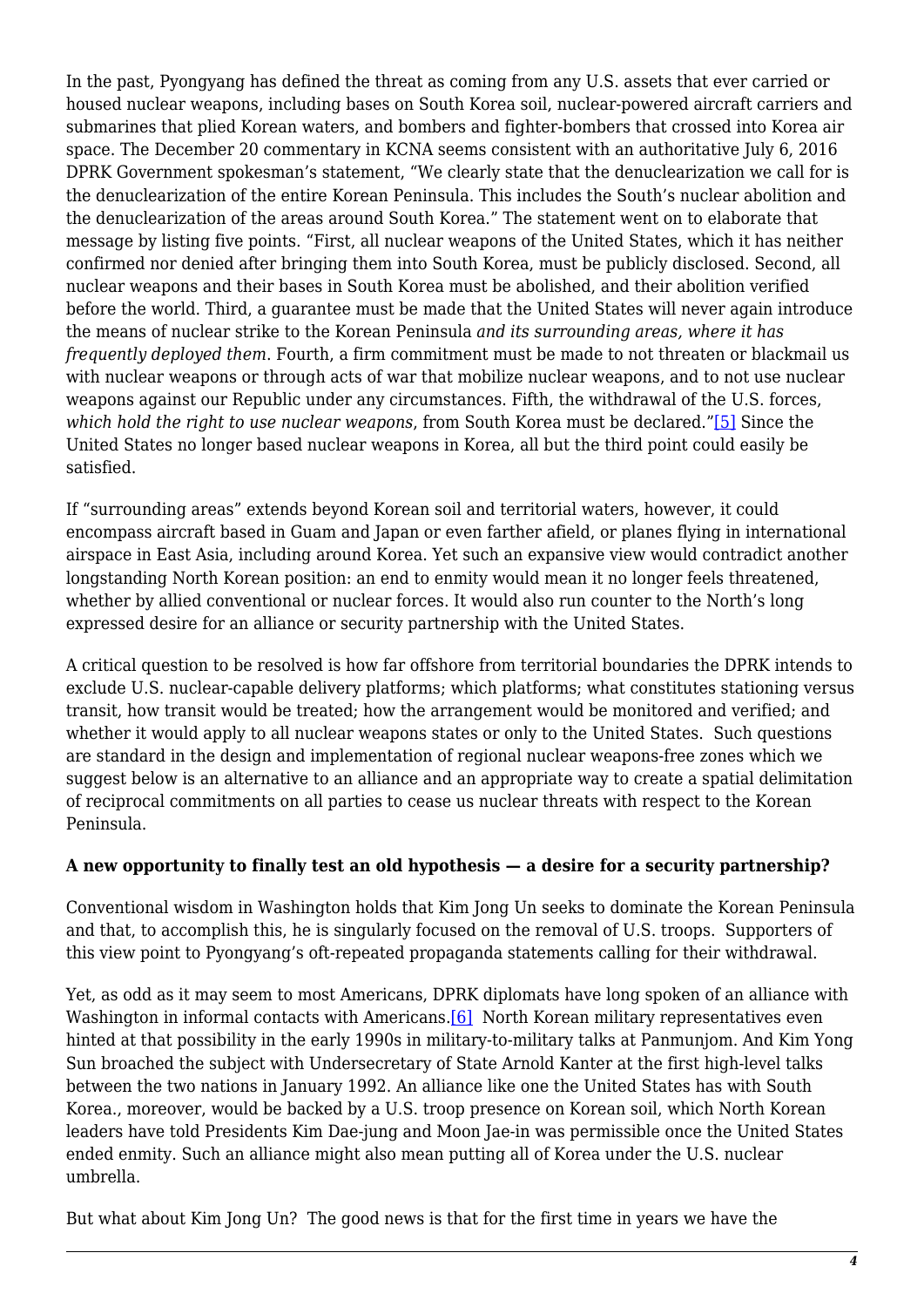opportunity to talk with Kim Jong Un — and to do on a sustained basis — to discern intent. And to the Trump's credit, it appears this is what the U.S. is doing. Indeed, there seems to be an Administration aware of Pyongyang's interest in an alliance with Washington. In a June 7 interview with NHK, Secretary of State Mike Pompeo hinted at a willingness to do just that: "We want to achieve a fundamentally different strategic relationship between our two countries."[\[7\]](#page-7-2)

<span id="page-4-0"></span>What better way, Kim Jong Un may be asking himself, for North Korea to be secure against its powerful near neighbor than to ally with a distant United States? Understanding why Kim might be thinking along such lines is critical to identifying how the DPRK's strategic interest may align with that of the United States, irrespective of President Trump's idiosyncratic approach to negotiations or skeptical views towards alliances such as that between the United States and the ROK.

An alliance would certainly address the DPRK's desire for security and a hedge against Chinese overreach and Japanese resurgence. It would unambiguously spell an end to what Pyongyang calls U.S. "hostile policy." Holding out the prospect of an alliance would constitute the most compelling inducement for Pyongyang to undertake truly "complete denuclearization."

Yet a reversal of alliances by North Korea, especially if U.S. troops remain as guarantor on the peninsula, would shift the tectonic plates of regional security. Indeed, it is our firm belief that an alliance between the US and North Korea is virtually impossible for a variety of reasons

To head off possible objections in South Korea, high level North Koreans have said privately (to some of the authors, among others) that the United States can have two allies in Korea at the same time. Of course, conservatives in South Korea are not likely to regard that prospect with equanimity. Nor is Prime Minister Abe Shinzo, who until recently was resisting negotiations by anyone with North Korea. Opposition in Seoul and Tokyo may prove difficult for the Trump administration to overcome even if it should desire going down such a path with the DPRK, given lukewarm enthusiasm in Congress, which would have to approve any such treaty arrangement. A strong critic of alliances, Trump himself might baulk at the prospect of allying with the DPRK. Such a realignment is also likely to arouse suspicion, if not outright antagonism in China, which would not enhance security for anyone in the region. Xi Jinping's repeated meetings with Kim Jong Un likely underscored China's concerns about such a radical shift. Russia is also likely resent being left out of any solution.

Kim needs continuity with the past, specifically with the stances taken by his father and grandfather on fundamental and foundational orientations of his regime. But he's also his own man, determined to create a "Kim Jong Un" era, and he's evidently savvy to the ways of the modern world. Thus, although purely realist logic might suggest that it remains in the DPRK's strategic interest to detach itself from close orbit around China, he may be ready and willing to settle for less: a diversification of the DPRK's dependence on China and realignment to become a security partner with the United States rather than an ally. Such a stance might stress the DPRK's alliance with China, but would not rupture it; and would enable the United States to become a pivot deterrent force in Korea that would ensure that the ROK, with its much larger economy and population, and its far superior military force, would not overwhelm the DPRK.

# **Another alternative — a comprehensive security approach**

Given the downside risks of a U.S-DPRK alliance, is there a better way to accommodate the concerns of other regional players and enhance the security of all?

One possibility is a comprehensive security approach that would necessarily involve all the regional players in parallel negotiations at an appropriate time and assure that their security concerns are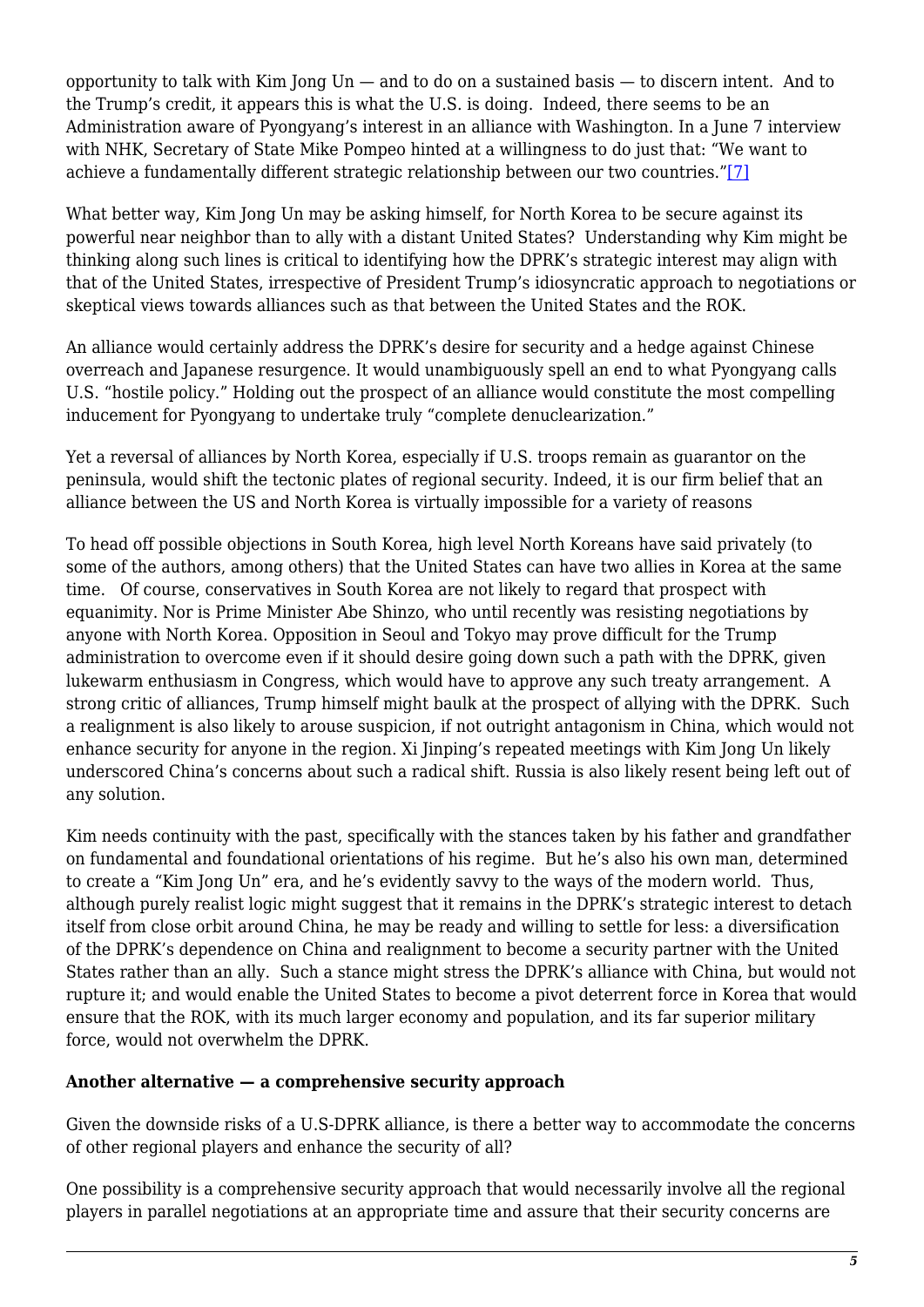#### addressed.

<span id="page-5-0"></span>What would a comprehensive settlement look like? As set out in an earlier Nautilus Institute special report[,\[8\]](#page-7-3) it has six inter-locking essential elements:

- 1. Begin a three- or four-party peace process to replace the Korean Armistice with a peace declaration, committing to negotiate a peace treaty or to establish what the September 2005 Joint Statement refers to as a "peace regime."
- 2. Declare non-hostility and move to normalize political and economic relations.
- 3. Gradually relax sanctions over time.
- 4. Provide humanitarian assistance to the DPRK and economic and energy aid, especially aid which benefits the whole region by completing many types of energy, telecom, logistics, transport, mobility, trading, financial networks that link the land-bridge from Eurasia to the ROK and Japan via North Korea.
- 5. Set up a Six Party Northeast Asia Security Council.
- 6. Establish a nuclear weapons free-zone (NWFZ) in which to re-establish DPRK's non-nuclear commitment in a legally binding manner that provides a framework to dismantle its nuclear facilities and weapons and to manage the nuclear threat in the region in a manner that treats all parties, including North Korea, on an equal basis.

The first five elements have long embodied the end of enmity for the DPRK, all of which were agreed in the September 2005 Six-Party Joint Statement but never carried out. If, as suspected, the lack of progress in implementing these steps jeopardized progress toward denuclearization in the past, it is difficult to imagine that denuclearization will make much headway now without parallel efforts to satisfy its objectives.

The sixth element, a nuclear weapons-free zone (NWFZ), could provide a credible alternative a U.S.- DPRK alliance. Although this vehicle may be surprising to some and certainly unconventional to others, it is in fact a now standard institutional framework in many regions of the world. The other five parties might establish a legally binding NWFZ to create a path for the DPRK's eventual acceptance and entry in lockstep with specific actions to eliminate its nuclear weapons. North Koreans starting with Kim Il Sung in 1980 have expressed interest from time to time in such an arrangement[.\[9\]](#page-7-4)

# <span id="page-5-1"></span>**Advantages of a NWFZ as a platform for addressing U.S.-DPRK enmity**

A NWFZ agreement has important advantages over a bilateral alliance and denuclearization deal. First, while both are legally binding, to the extent that a NWFZ brings in other parties it would strengthen the legal and political bonds and thereby help enhance the DPRK's perception of the durability of any proposed deal. Second, it may also be more enduring because it affects how the nuclear weapons states use nuclear threats against all the non-nuclear weapons states party to the treaty, and thereby against each other. Third, it could entail security commitments beyond those in the Non-Proliferation Treaty. Finally, a NWFZ can serve as an effective substitute for a security alliance by providing the DPRK, once it is certified as nuclear weapons-free, with a guarantee that the United States will not make it the subject of nuclear threat or attack and will defend it against attacks by another nuclear weapons state or ally of such a state.

Although the two Koreas have been reluctant to sign treaties with one another because that might affect their competing claims to sovereignty over the entire peninsula, a NWFZ treaty is a standard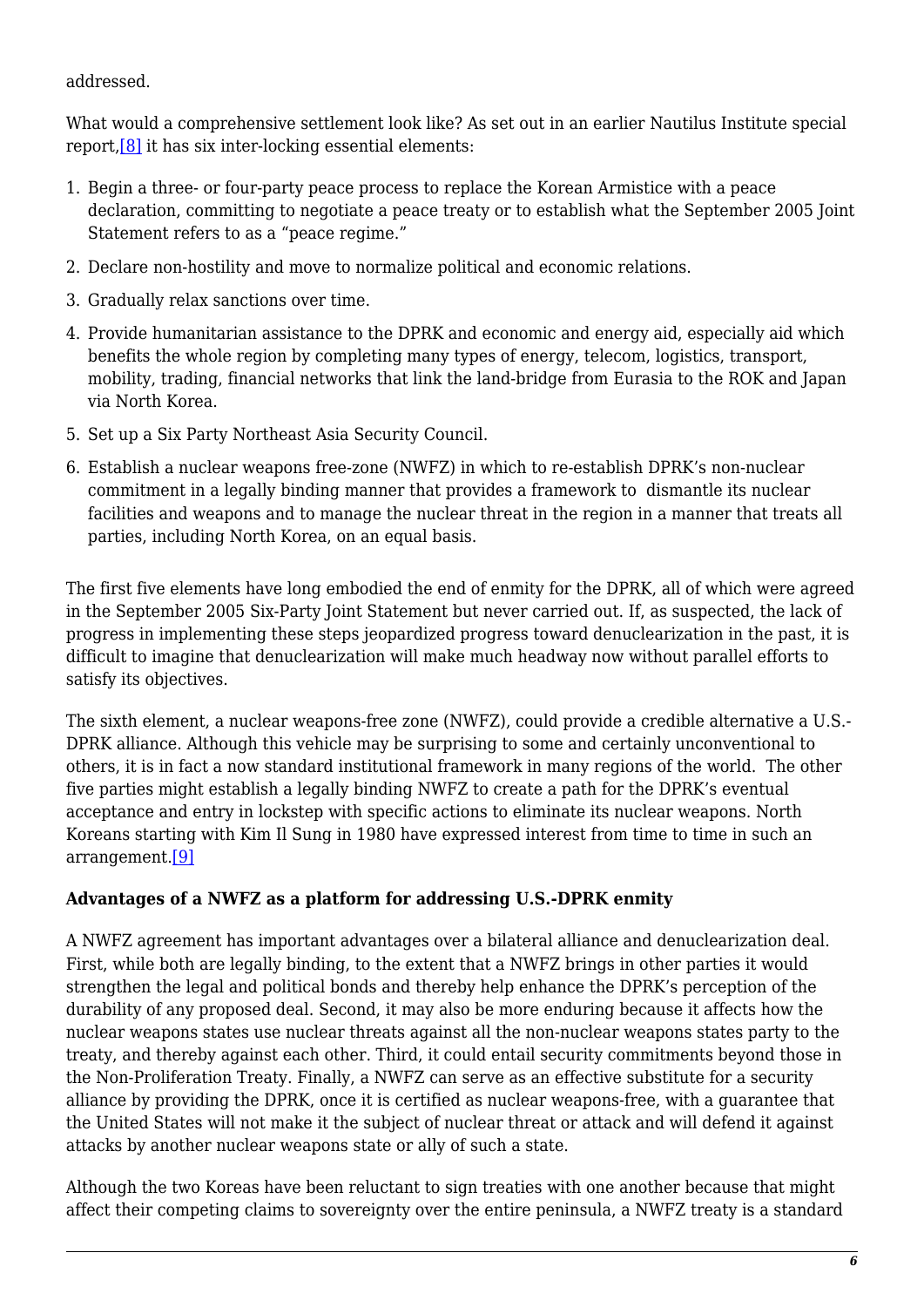U.N. multilateral convention that both Koreas have had no problem signing in the past. Moreover, the other four parties may be skeptical as to the durability of a Korea-only denuclearization agreement and prefer the multilateral rather than unilateral guarantees provided by the Nuclear Weapons States to under the Non-Proliferation Treaty. A U.N. NWFZ with the two Koreas as founding non-nuclear weapons states would be made open to signature at the outset or later by other non-nuclear weapons states in the region such as Japan or Mongolia.

In this approach, the U.S.-DPRK relationship would change from enemies to security partners, that is, the DPRK would be neither an enemy nor an ally, but something in-between. A security partner is a state that is not a full-fledged ally and may in some instances still have serious security conflicts with the United States or its allies, as is the case with U.S. ties to Saudi Arabia or Pakistan. And such a partnership might yield more leverage than we have had in the past for dealing with other issues, such as human rights.

Under such conditions, a security partnership involving U.S. forces and the Korean People's Army of the DPRK would not end of the U.S.-ROK Combined Forces Command, with wartime U.S. operational control of ROK forces. Deterrence would remain in play until military tensions ease to point where war is no longer a plausible option for either Korea, which may take decades. In short, a security partnership with the KPA is compatible with U.S. extended deterrence to its allies.

# **Carpe Diem**

In past overtures, Americans have ignored or rebuffed what many dismissed as absurd or unserious North Korean suggestions that it might become an American ally. Although a U.S.-DPRK alliance is certainly not likely or even desirable, we have a chance to explore a US-DPRK security partnership if these overtures have substance; and if they do, we can then address the underlying concerns--a need for greater security--and to explore if there is an alternative relationship that would mitigate the consequences of a radical geopolitical realignment, improve everyone's security in the region, and facilitate the denuclearization of the Korean Peninsula.

For too long, American and allied academics and policy makers alike have been making assumptions about North Korea's strategic intent and arguing among themselves as to what is real and not real. We now have the chance to talk on a sustained basis to Kim Jong Un, the only person who really matters in North Korea. We have the chance to probe and test what he wants as we have never before. President Trump needs to seize the moment and find out.

# **III. ENDNOTES**

<span id="page-6-0"></span>[\[1\]](#page-2-0) See R. Carlin, J. Lewis, *Negotiating with North Korea: 1992–2007,* Center for International Security and Cooperation, Stanford University, January 2008 at: [https://cisac.fsi.stanford.edu/news/negotiating\\_with\\_north\\_korea\\_19922007\\_20080226](https://cisac.fsi.stanford.edu/news/negotiating_with_north_korea_19922007_20080226)

<span id="page-6-1"></span>[\[2\]](#page-2-1) Morton Halperin, Peter Hayes, Leon Sigal, "A KOREAN NUCLEAR WEAPONS-FREE ZONE TREATY AND NUCLEAR EXTENDED DETERRENCE: OPTIONS FOR DENUCLEARIZING THE KOREAN PENINSULA", NAPSNet Special Reports, April 12, 2018, [https://nautilus.org/napsnet/napsnet-special-reports/a-korean-nuc](https://nautilus.org/napsnet/napsnet-special-reports/a-korean-nuclear-weapons-free-zone-treaty-and-nuclear-extended-deterrence-options-for-denuclearizing-the-korean-peninsula/)[ear-weapons-free-zone-treaty-and-nuclear-extended-deterrenc-](https://nautilus.org/napsnet/napsnet-special-reports/a-korean-nuclear-weapons-free-zone-treaty-and-nuclear-extended-deterrence-options-for-denuclearizing-the-korean-peninsula/) [-options-for-denuclearizing-the-korean-peninsula/](https://nautilus.org/napsnet/napsnet-special-reports/a-korean-nuclear-weapons-free-zone-treaty-and-nuclear-extended-deterrence-options-for-denuclearizing-the-korean-peninsula/)

<span id="page-6-3"></span><span id="page-6-2"></span>[\[3\]](#page-2-2) Secretary of State Mike Pompeo, Remarks to the Press, Press Briefing Room, November 20, 2018. (Emphasis added.), at: <https://www.state.gov/secretary/remarks/2018/11/287487.htm>